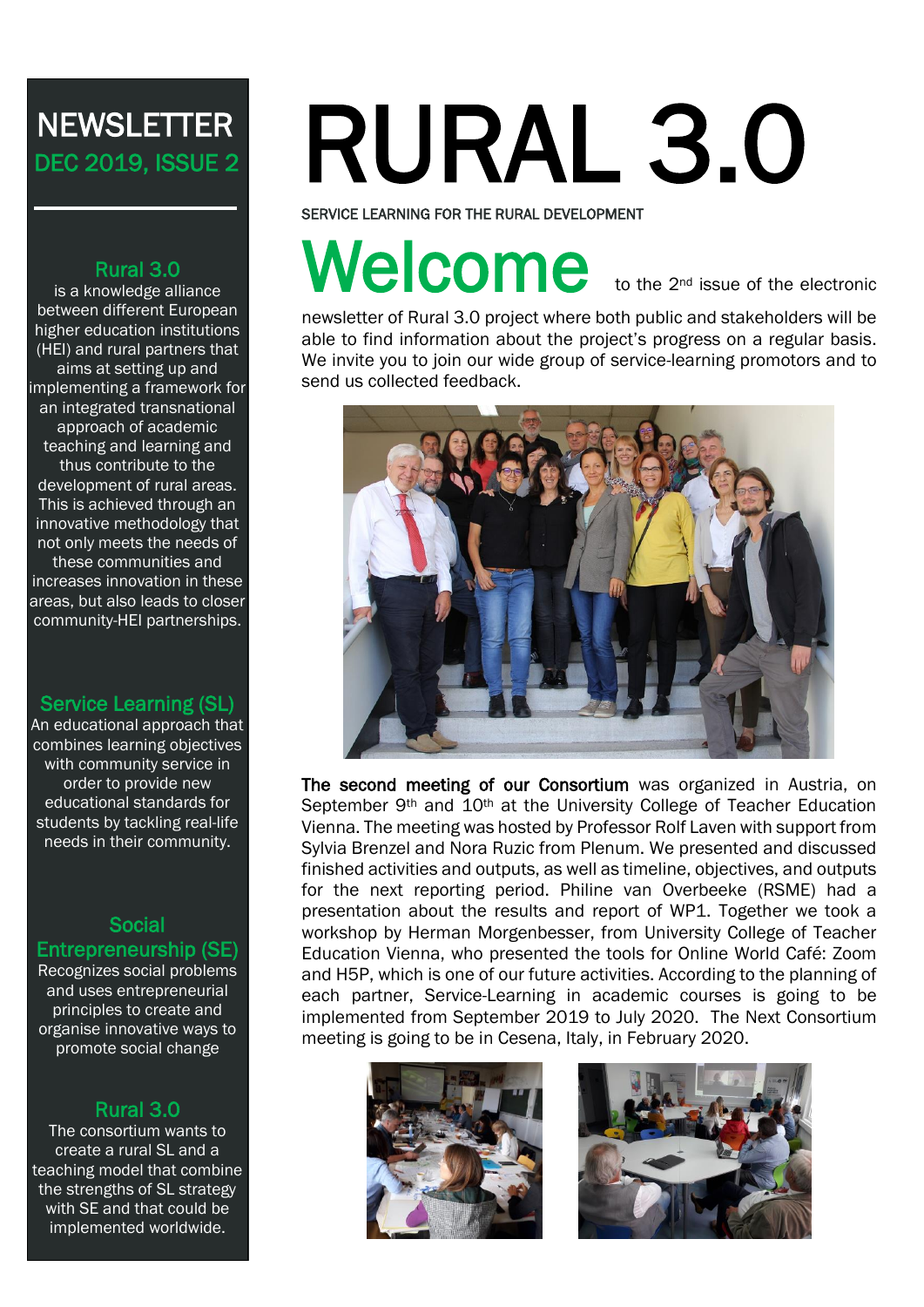### WHO ARE WE?

#### Higher Education Institutions (HEI)

Polytechnic Institute of Viana do Castelo - Portugal

University College of Teacher Education Vienna - Austria

University of Zagreb - Croatia

Rotterdam School of Management Erasmus University - The Netherlands

Strascheg Center for Entrepreneurship - Germany

Autonomous University of Madrid - Spain

Vytautas Magnus University – **Lithuania** 

University of Bologna - Italy

#### Rural Partners

AJDeão - Portugal

LAG 5 - Croatia

LAG Ammersee - Germany

Kaunas district LAG – Lithuania

Galsinma - Spain

Stichting Schutsluis Alblasserdam - The **Netherlands** 

Plenum - Austria

LAG L'Altra Romagna - Italy

LAG = Local Action Group

Rural 3.0. representatives participated in the 2<sup>nd</sup> European Conference on Service-Learning in Higher Education, which took place in Antwerp from 19th to 21<sup>st</sup> September 2019. This conference aims at joining together all Service-Learning practitioners to exchange good practices, strengthen visibility, give inspiration to each other and build a formal network.



"Rural 3.0: Service-Learning for the Rural Development. The case of Portugal, The Netherlands and Spain", and "Rural 3.0: Service-Learning for the Rural Development. The case of Italy and Austria" were two papers presented by our team in Antwerp. These papers pointed up the structure of Rural 3.0 project and discussed results from WP1. We reflected on the results of the student surveys and the community surveys from different perspectives: service-learning as a learning format fostering public engagement and responsible entrepreneurship, supporting the idea of entrepreneurial social innovations in rural areas.



The highlight of the 2<sup>nd</sup> European Conference of Service-Learning in Higher Education, in Antwerp, was the establishment of the European Association of Service-Learning in Higher Education (EASLHE). EASLHE is a permanent space for cooperation and exchange among the members of the European network Europe Engage for mapping the use of this learning methodology, collecting data and evidence and promoting its use as well as its institutionalising processes. The aim of the Association is to promote service-learning in higher education in Europe and to foster scholarly activities related to it. The EASLHE president elected was Pilar Aramburuzabala (Rural 3.0 Spain partner) and the Members of the General Meeting elected were also members of the Rural 3.0 project: Joana Padrão Almeida (Portugal), Rolf Laven (Austria), Wolfgang Stark (Germany), Lucas Meijs (Netherland), Cinzia Albanesi (Italia) and Nives Mikelic Preradovic (Croatia).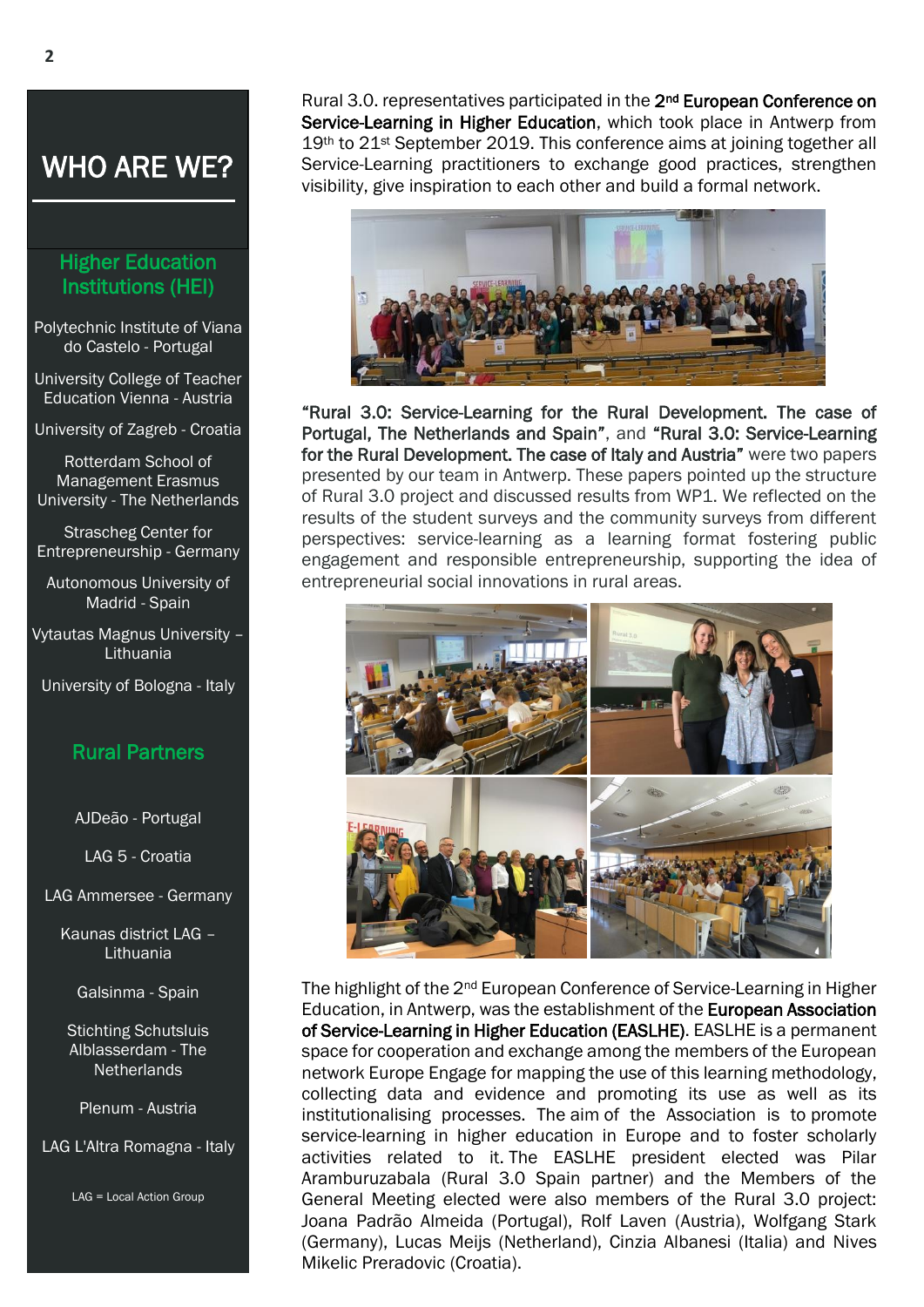Project Reference number: 599382-EPP-1-2018-1-PT EPPKA2-KA

> Project Acronym: RURASL

Project Title: Rural 3.0: Service Learning for the Rural Development

> EU grant: 999.138,80€

Program: ERASMUS + KA2: Knowledge Alliances

Duration of the project: 2019 – 2021

Contact: [amoura@ese.ipvc.pt](mailto:amoura@ese.ipvc.pt) [razvoj@lag5.hr](mailto:razvoj@lag5.hr)



Co-funded by the Erasmus+ Programme of the European Union

The information and views set out in this publication are those of the authors and do not necessarily reflect the official opinion of the European Union. Neither the European Union institutions and bodies nor any person acting on their behalf may be held responsible for the use which may be made of the information contained therein.





*Project Rural 3.0 is having a strong impact on the local associations: it was the first time we had almost all the associative network speaking face to face and with the presence of local authority representatives. This has enabled us to better understand the needs of our community and start working together to overcome them with the support of academic knowledge.*

Ana Paula Dias - Associação Juvenil de Deão, Portugal

On October 23rd, 2019, Rural 3.0. participated in Erasmus+ Knowledge Alliances Thematic Cluster Meeting on University-Business Cooperation, organized by the Education, Audiovisual and Culture Executive Agency (EACEA) and the Directorate General Education, Youth, Sport and Culture (DG EAC). The main objectives of that meeting were:

\_\_\_\_\_\_\_\_\_\_\_\_\_\_\_\_\_\_\_\_\_\_\_\_\_\_\_\_\_\_\_\_\_\_\_\_\_\_\_\_\_\_\_\_\_\_\_\_\_\_\_\_\_\_\_\_\_\_\_\_\_\_

- to share the results and good practices of projects
- to identify and support possible synergies between projects
- to facilitate networking and strengthen the KA Community
- to discuss topics that are of common interest



After the introductory session, all the participants were split into the Focus groups for delivering a short demo/presentation of their project and highlighting outcomes and good practices. The purpose was to create synergies and foster cooperation and networking among project coordinators working in similar areas. We were in Agriculture focus group, led by Professor Alessio Cavicchi together with projects EOHUB, eTOMATO, SDGsLab, SPARKLE, TWL. We discussed synergies and challenges, innovation and entrepreneurship, impact and sustainability of our projects and at the end of the session, our conclusions were presented to all participants by Professor Marie-Laure Fauconnier.